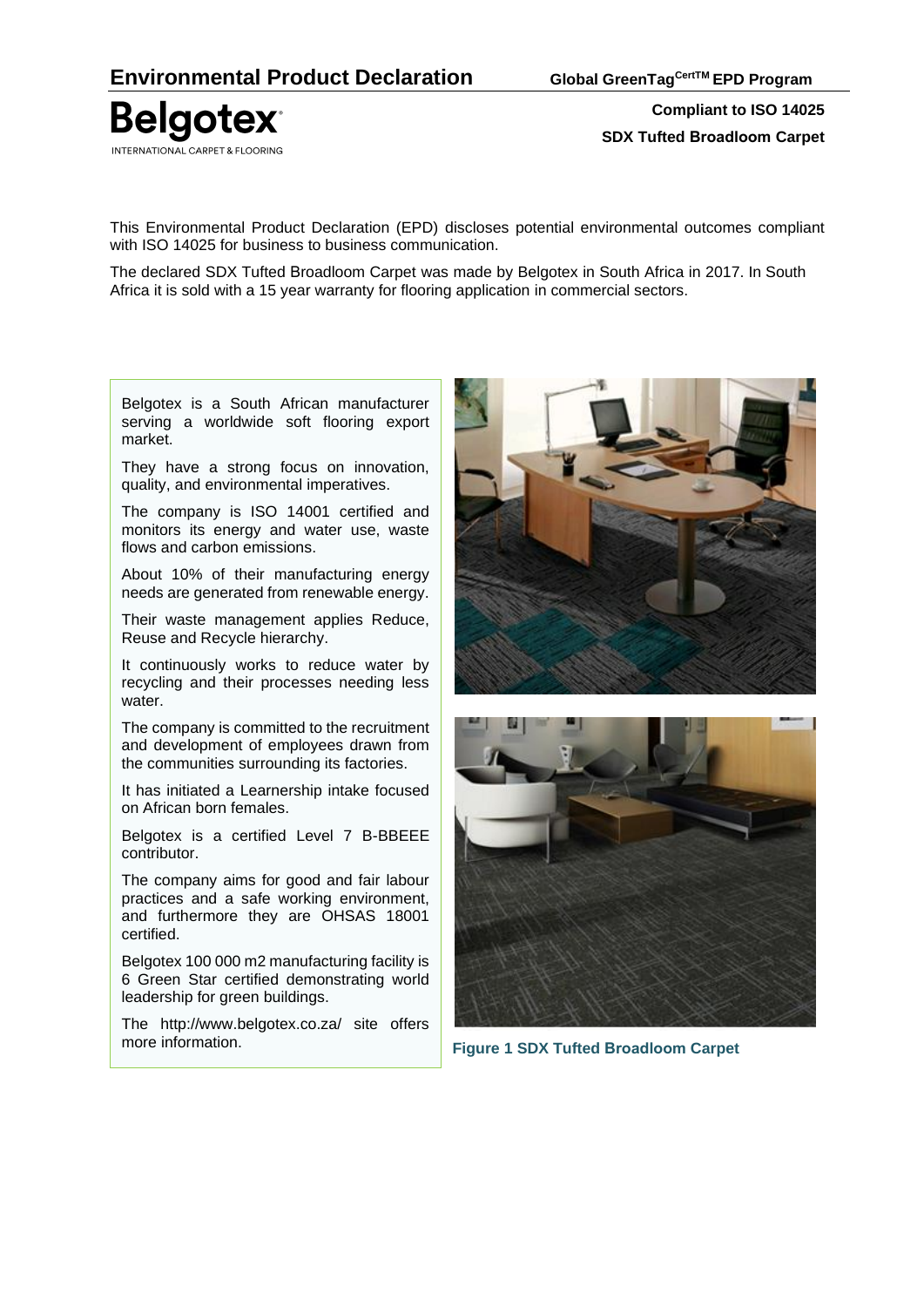

### **Table of Contents**

| <b>Heading</b> | Page |
|----------------|------|
|                |      |
|                |      |
|                |      |
|                |      |
|                |      |
|                |      |
|                |      |
|                |      |
|                |      |
|                |      |
|                |      |
|                |      |
|                |      |
|                |      |

Different program EPDs may not be comparable as e.g. South African transport may be different from elsewhere. **Further explanatory information is found at** <http://www.globalgreentag.com/> or contact: [certification1@globalgreentag.com](mailto:certification1@globalgreentag.com)</u> © This EPD remains the property of Global GreenTag Pty Ltd.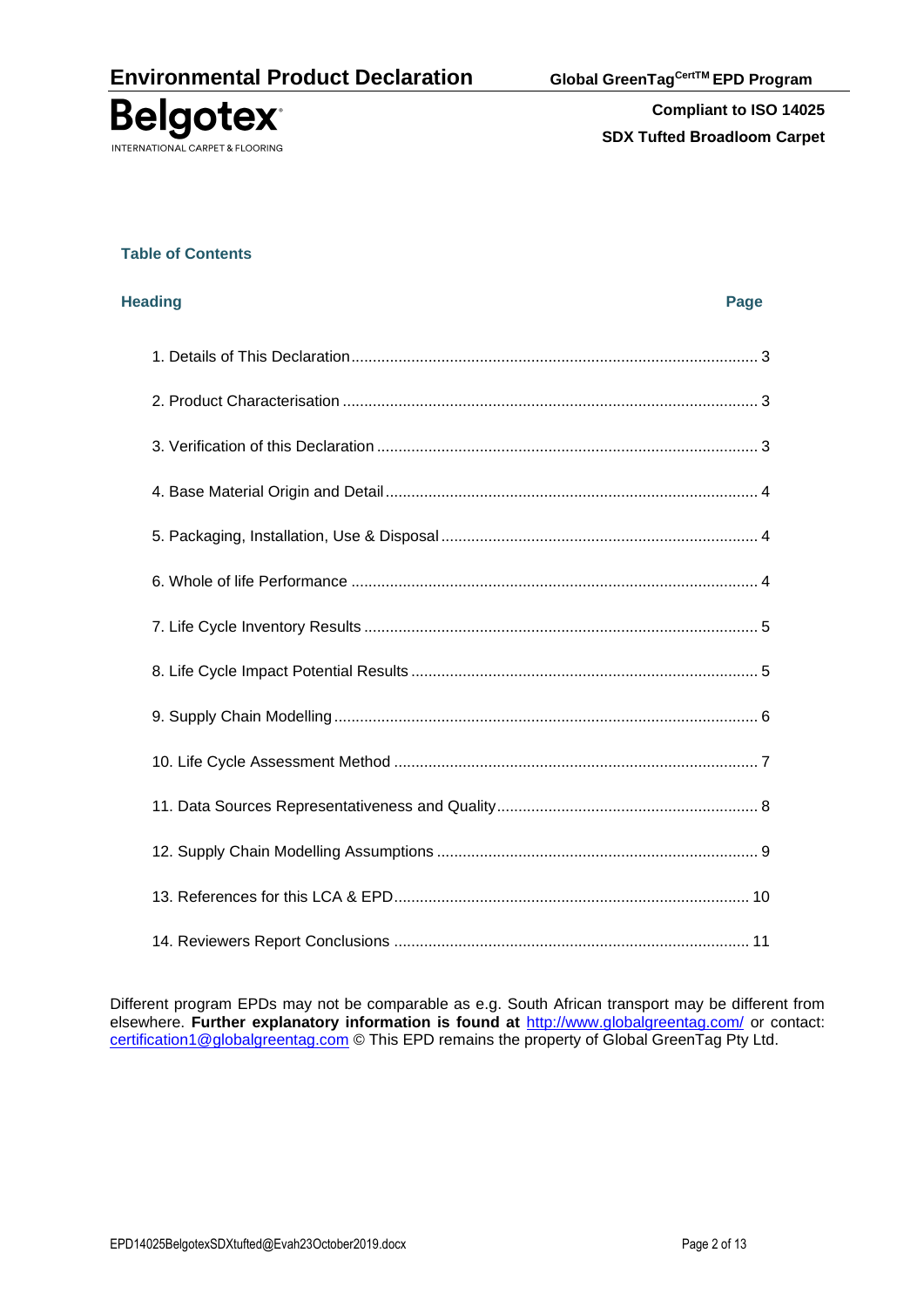

## **1. Details of This Declaration**

| <b>Program</b><br><b>Operator</b> | GreenTag Global Pty Ltd hereafter called Global GreenTag noted at<br>www.globalgreentag.com |  |  |  |  |  |  |  |  |  |  |
|-----------------------------------|---------------------------------------------------------------------------------------------|--|--|--|--|--|--|--|--|--|--|
| <b>EPD Number</b>                 | BEL-003-2019                                                                                |  |  |  |  |  |  |  |  |  |  |
| Date issue                        | 05 July 2019                                                                                |  |  |  |  |  |  |  |  |  |  |
| <b>Validity</b>                   | 05 July 2022                                                                                |  |  |  |  |  |  |  |  |  |  |
| <b>Reference PCR</b>              | Compliant with PCR FC: 2017 Floor Coverings                                                 |  |  |  |  |  |  |  |  |  |  |
| <b>Time</b>                       | Made in and sold from 2017 for 20 years use                                                 |  |  |  |  |  |  |  |  |  |  |
| Geography                         | Made in South Africa. Uses are assumed as for South Africa.                                 |  |  |  |  |  |  |  |  |  |  |
| <b>Application</b>                | Function in Commercial buildings                                                            |  |  |  |  |  |  |  |  |  |  |
| <b>Declared Unit</b>              | SDX Tufted Broadloom Carpet/m <sup>2</sup> cradle to gate                                   |  |  |  |  |  |  |  |  |  |  |
| <b>Functional unit</b>            | SDX Tufted Broadloom Carpet kg/m <sup>2</sup> flooring 20 year use cradle to fate           |  |  |  |  |  |  |  |  |  |  |

# **2. Product Characterisation**

| <b>Definition</b> | SDX Tufted Broadloom Carpet by Belgotex used for floor covering in<br>commercial buildings                                                                                                                                    |
|-------------------|-------------------------------------------------------------------------------------------------------------------------------------------------------------------------------------------------------------------------------|
| <b>Standard</b>   | SANS 1375 Ed. 3.02 (2012) Textile Floor Covering: Pile Construction<br>SANS 10177 Ed. 1.03 (2005) Part 4 Floor Covering Surface Fire Index (SFI)<br>SANS 10361 Ed. 2 (2015) Textile Floor Coverings Appearance Retention (AR) |

## **3. Verification of this Declaration**

This EPD was approved on  $5<sup>th</sup>$  July 2019 according to requirements of ISO14025 8.1.3b.

| <b>Role</b>                                  | <b>Name</b>    | <b>Position</b>                           | <b>Signature</b>     |
|----------------------------------------------|----------------|-------------------------------------------|----------------------|
| <b>PCR Review Chair</b>                      | Murray Jones   | Ecquate Pty Ltd CEO                       |                      |
| <b>LCA &amp; EPD Review</b>                  | Delwyn Jones   | The Evah Institute                        |                      |
| <b>LCI, LCIA, LCARate</b><br>& EPD Developer | Mathilde Vlieg | VliegLCA Consultant                       | $\alpha$ mm $M_{20}$ |
| <b>Internal EPD Audit</b>                    | David Baggs    | Global GreenTag CEO &<br>Program Director |                      |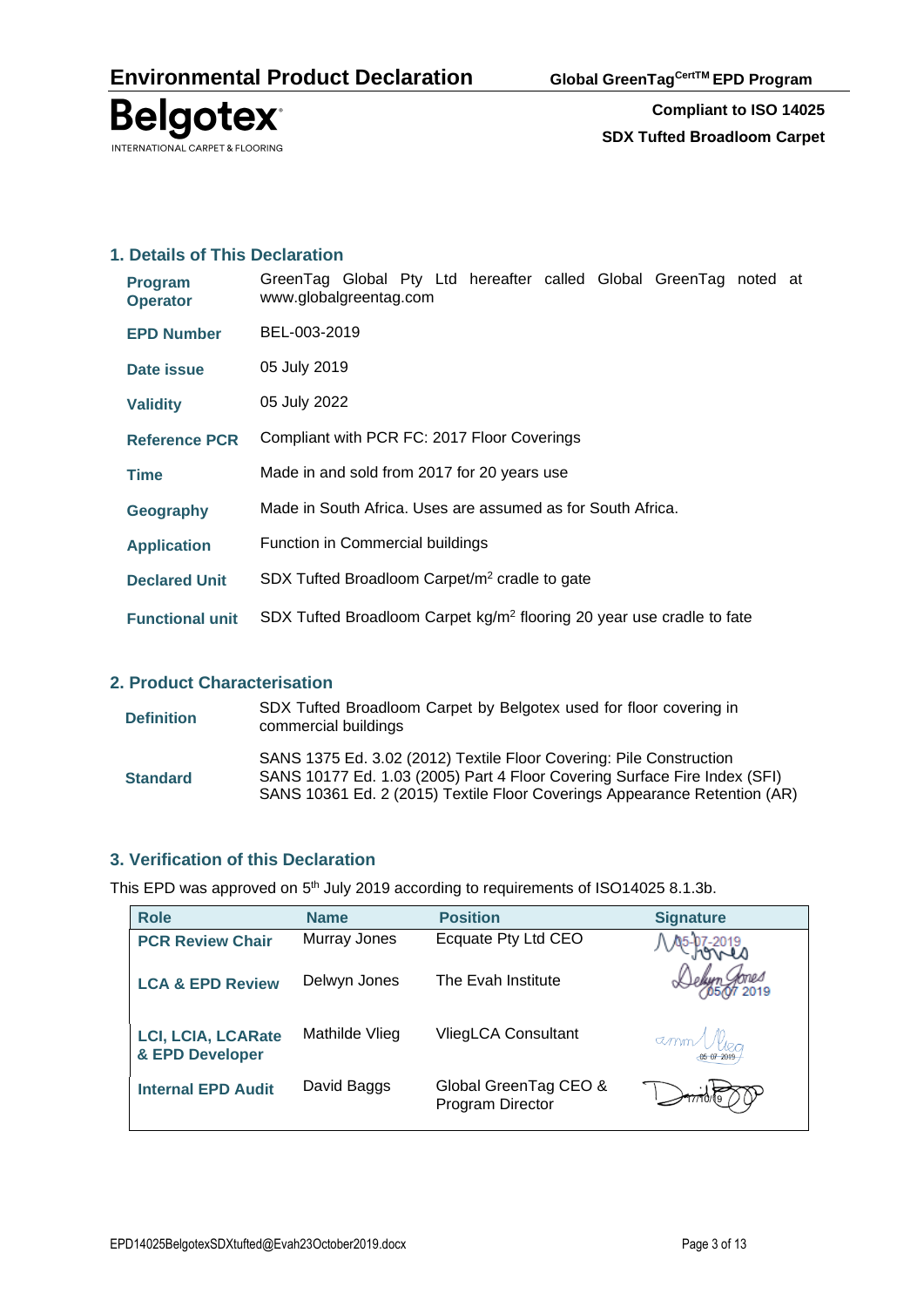

# **4. Base Material Origin and Detail**

Table 1 lists key components by sources, function, type, key operations and % mass amounts.

| <b>Table 1 Base Material</b> |                       |                                      |               |               |
|------------------------------|-----------------------|--------------------------------------|---------------|---------------|
| <b>Function</b>              | <b>Component</b>      | <b>Production</b>                    | <b>Origin</b> | $\frac{9}{6}$ |
| <b>SDN Yarn</b>              | Nylon 6 Resin         | Drill, Refine, Polymerise, Dye, Spin | South Africa  | >45<60        |
| <b>Filler</b>                | Limestone             | Mine, Crush, Sieve, Haul             | South Africa  | >20<30        |
| <b>Binder</b>                | <b>SBR Latex</b>      | Drill, Farm, Extract, Polymerise     | Germany       | >10<20        |
| <b>PP Yarn</b>               | Polypropylene         | Drill, Refine, Polymerise, Dye, Spin | South Africa  | >5<10         |
| <b>Thickener</b>             | Polyacrylate          | Rill, Farm, Extract, Polymerise      | South Africa  | < 0.5         |
| <b>Stabiliser</b>            | Sodium Alkyl Sulphate | Mine, Farm, Extract, Polymerise      | Germany       | < 0.5         |
| <b>Pigments</b>              | Inks & Paste          | Drill, Extract, Mill, Polymerise     | South Africa  | < 0.5         |
|                              | <b>White Titania</b>  | Mine, Digest, Precipitate, Coat      | South Africa  | < 0.5         |
|                              | Carbon Black          | Drill, Extract, Sieve, Mill, Blend   | Germany       | <0.5          |

## **5. Packaging, Installation, Use & Disposal**

| <b>Packaging</b>                                                          | Cardboard boxes & plastic wrap on reused pallets.                                                                                                                                                                                     |
|---------------------------------------------------------------------------|---------------------------------------------------------------------------------------------------------------------------------------------------------------------------------------------------------------------------------------|
| <b>Service life</b>                                                       | Commercial refits vary but 20 year life is assumed typical.                                                                                                                                                                           |
| <b>Health Safety &amp;</b><br><b>Environment</b><br><b>Residual Scrap</b> | Apart from compliance to occupational and workplace health safety and<br>environmental laws no additional personal protection is considered essential.<br>Mill off-cuts are reused. Installation scrap of 5% is assumed to recycling. |
| <b>Maintenance &amp;</b><br><b>Cleaning</b>                               | The recommended cleaning and maintenance raises no ecosystem or human<br>health concerns. Care and maintenance guides are on company websites.                                                                                        |
| <b>Scenario</b>                                                           | Weekly vacuum cleaning, twice yearly deep steam cleaning.                                                                                                                                                                             |
| <b>Recycling</b>                                                          | Home mill, fabrication and installation scrap is reworked into new product.                                                                                                                                                           |
| Re-use                                                                    | This study assumes 60% product is serviceable for reuse over 40 more years.                                                                                                                                                           |
| <b>Disposal</b>                                                           | The fate is assumed recycled or donated. Incineration is rare in South Africa.                                                                                                                                                        |

### **6. Whole of life Performance**

| <b>Health</b><br><b>Protection</b>            | The product does not contain levels of carcinogenic, toxic or hazardous<br>substances that warrant ecological or human health concern cradle to grave. It<br>passed the Ecospecifier Cautionary Assessment Process (ESCAP) and no<br>issues or red light concerns existed for product human or ecological toxicity. |
|-----------------------------------------------|---------------------------------------------------------------------------------------------------------------------------------------------------------------------------------------------------------------------------------------------------------------------------------------------------------------------|
| <b>Effluent</b>                               | The LCI results and ESCAP raised no red light concerns in emissions to water <sup>1</sup> .                                                                                                                                                                                                                         |
| <b>Waste</b>                                  | Cradle to grave waste to landfill was non-hazardous.                                                                                                                                                                                                                                                                |
| <b>Environmental</b><br><b>Protection</b>     | Continuous improvement under the maker's certified ISO14001 EMS aims to<br>avoid toxics, waste and pollution plus reduce their material and energy use.                                                                                                                                                             |
| <b>Environmental</b><br><b>Health Effects</b> | Installed products are certified as having VOC's compliant with Green Star®<br>IEQ VOC credits for indoor environment <sup>2</sup> quality credits. No other potential in-<br>use impacts on environment or health are known.                                                                                       |

<sup>1</sup> According with national standards in ANZECC Guideline For Fresh & Marine Water Quality (2000) 2 in accordance with national standards and practice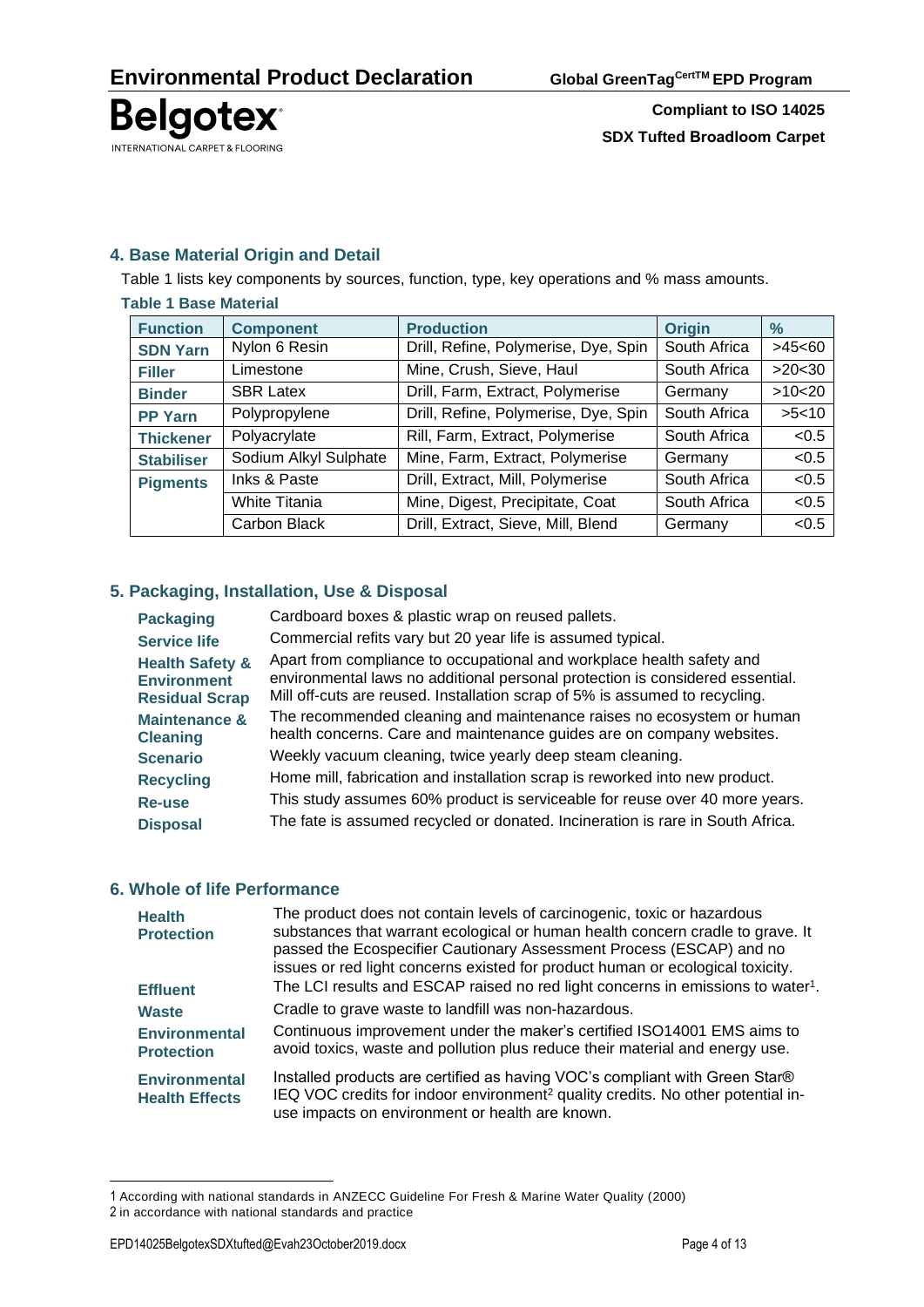

# **7. Life Cycle Inventory Results**

Table 2 lists material and energy resources use per functional unit. Figure 3 depicts the phases:

- Production including supply manufacture with transport cradle to gate then upstream;
- Construction with transport to site, installation and commissioning;
- Use and operation including maintenance, repair, replacement, refurbishment with transport, and
- End-of-life from deconstruction, demolition, reuse, recycling and disposal with transport.

| <b>Total Input use of</b> | <b>Unit</b> | <b>Result</b> |
|---------------------------|-------------|---------------|
| <b>Product Mass</b>       | kg          | 2.3           |
| <b>Embodied Water</b>     | kl          | 146           |
| <b>Fuel + Feedstock</b>   | MJ          | 235           |

## **Table 2 Cradle to Grave Inventory of Flows/ Functional Unit**

# **8. Life Cycle Impact Potential Results**

Table 3 shows Life Cycle Impact Assessment (LCIA) results for product use cradle to grave.

### **Table 3 Cradle to Grave Potential Impact Results/ Functional Unit**

| <b>Evaluation Category</b>       | <b>Unit</b>           | <b>Result</b> |
|----------------------------------|-----------------------|---------------|
| <b>Global warming Potential</b>  | kg CO <sub>2e</sub>   | 14.0          |
| <b>Ozone Depletion</b>           | $kg$ R11 $_e$         | $3.1E-10$     |
| <b>Acidification</b>             | $kg$ SO <sub>2e</sub> | 0.32          |
| <b>Ecosystem Quality Damages</b> | $PDF^*m^{2*}yr$       | $6.4E - 0.5$  |
| <b>Human Health Damages</b>      | <b>DALY</b>           | $1.1E-03$     |
| <b>Fossil Fuel Depletion</b>     | <b>MJ</b> surplus     | 14.0          |
| <b>Mineral Resource</b>          | <b>MJ</b> surplus     | $4.2E - 03$   |
| <b>EcoIndicator 99</b>           | ecopoint              | 0.82          |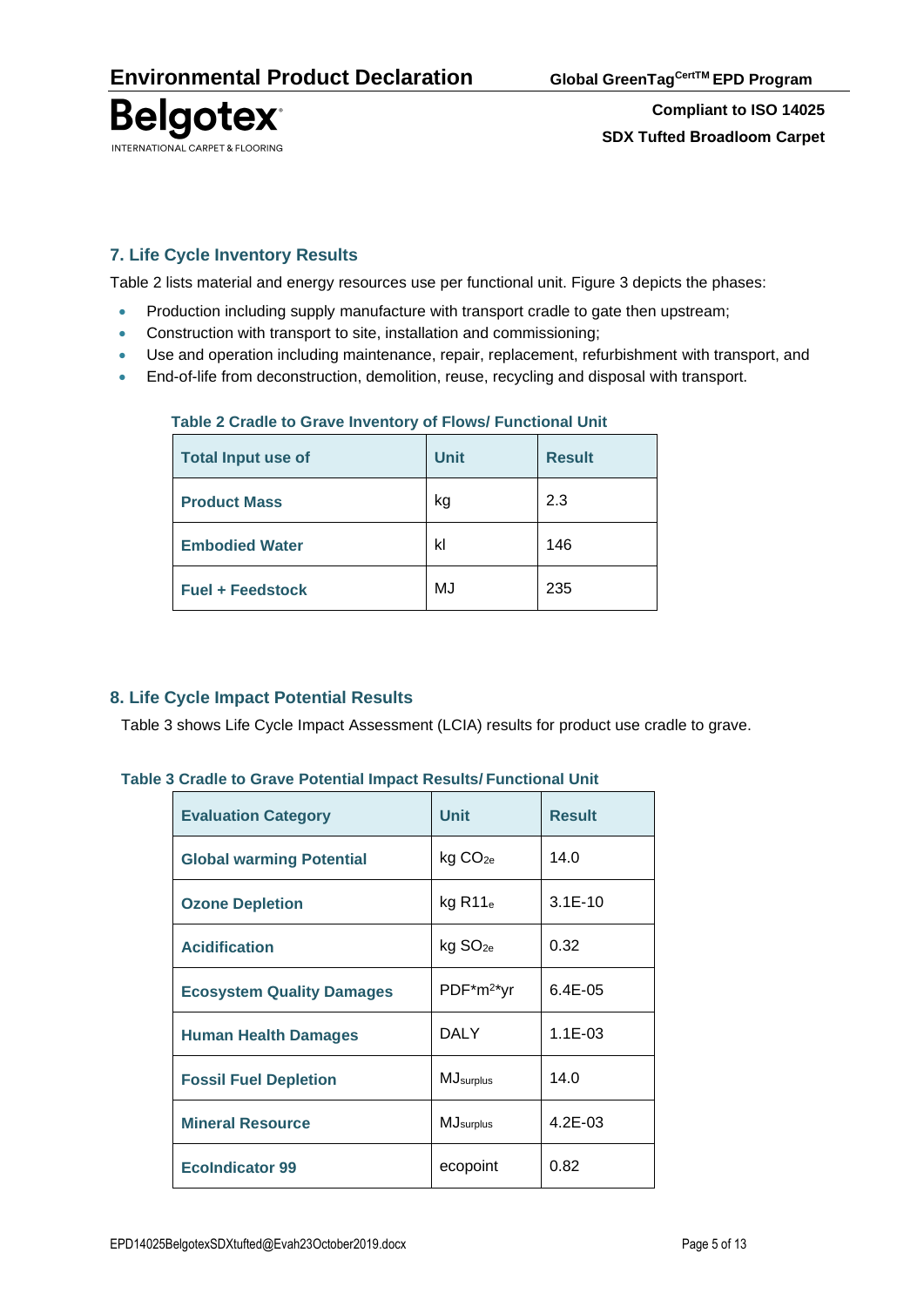

# **9. Supply Chain Modelling**

Processes to acquire, refine, transport, fabricate, coat, use, clean, repair, reuse and dispose of metal, masonry, ceramic, timber, glass, plastic and composites are modelled. A flow chart in Figure 2 shows key product supply chain operations from cradle to fate including those of:

- Mining, extracting and refining resources to make commodities and packaging;
- Acquiring, cultivating, harvesting, extracting, refining produce and biomass;
- Fuel production to supply power and process energy and freight;
- Chemicals use in processing resources, intermediates and ancillaries;
- Process energy, fuel and freight of resources, intermediates and ancillaries;
- Use, cleaning, recoating, repair, recycling, re-use and landfill, as well as
- Infrastructure process energy transformed and material wear loss e.g. tyres.



*Figure 2 Major Product Operations*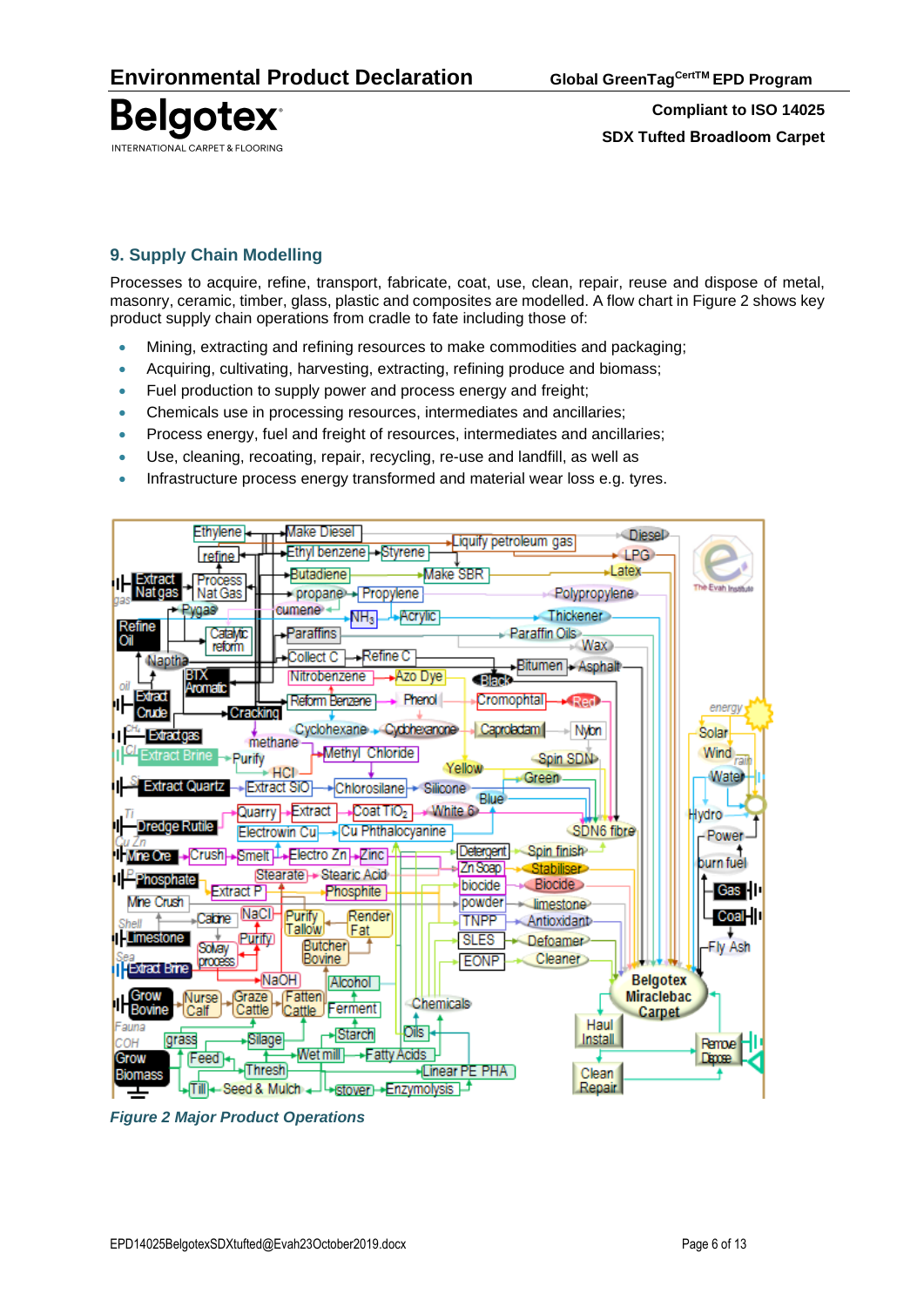**Belgotex** INTERNATIONAL CARPET & FLOORING

**Compliant to ISO 14025 SDX Tufted Broadloom Carpet**

# **10. Life Cycle Assessment Method**

| <b>LCA Author</b>                  | The Evah Institute as described at www.evah.com.au                                                                                                                                                                                                                                                                                                           |                 |                                                              |                   |           |              |                                                                 |                                          |        |           |                |                  |           |               |          |  |           |           |           |
|------------------------------------|--------------------------------------------------------------------------------------------------------------------------------------------------------------------------------------------------------------------------------------------------------------------------------------------------------------------------------------------------------------|-----------------|--------------------------------------------------------------|-------------------|-----------|--------------|-----------------------------------------------------------------|------------------------------------------|--------|-----------|----------------|------------------|-----------|---------------|----------|--|-----------|-----------|-----------|
| <b>Study Period</b>                | Factory data was collected from 2017 to 2018                                                                                                                                                                                                                                                                                                                 |                 |                                                              |                   |           |              |                                                                 |                                          |        |           |                |                  |           |               |          |  |           |           |           |
| <b>LCA Method</b>                  | Compliant with ISO 14040 and ISO 14044 Standards                                                                                                                                                                                                                                                                                                             |                 |                                                              |                   |           |              |                                                                 |                                          |        |           |                |                  |           |               |          |  |           |           |           |
| <b>LCIA</b> method                 | The Evah Institute<br>EcoIndicator 99 Life Cycle Impact (LCIA) Assessment                                                                                                                                                                                                                                                                                    |                 |                                                              |                   |           |              |                                                                 |                                          |        |           |                |                  |           |               |          |  |           |           |           |
| Scope                              | Cradle to Fate including all supply chain phases and stages depicted in Figure 2.                                                                                                                                                                                                                                                                            |                 |                                                              |                   |           |              |                                                                 |                                          |        |           |                |                  |           |               |          |  |           |           |           |
| <b>Phases</b>                      | The LCA covered all known flows in all known stages cradle to end of life fate.                                                                                                                                                                                                                                                                              |                 |                                                              |                   |           |              |                                                                 |                                          |        |           |                |                  |           |               |          |  |           |           |           |
| <b>Assumptions</b>                 | Typical use is to Australian Facility Management professional practice.                                                                                                                                                                                                                                                                                      |                 |                                                              |                   |           |              |                                                                 |                                          |        |           |                |                  |           |               |          |  |           |           |           |
| <b>Scenarios</b>                   | Use, cleaning, maintenance plus disposal and re-use were scenario-based using<br>Facility Management Association denoted and published typical operations.                                                                                                                                                                                                   |                 |                                                              |                   |           |              |                                                                 |                                          |        |           |                |                  |           |               |          |  |           |           |           |
| <b>System</b><br><b>Boundaries</b> | The LCA system boundary depicted in Figure 3 includes all operations A1-A3<br>production with upstream supply & transport; A4 package & deliver & A5 construct;<br>B1 use with cleaning, B2 maintain, B3 repair <sup>3</sup> B5 refurbish, C1 demolish, C2 transport<br>and C4 disposal.                                                                     |                 |                                                              |                   |           |              |                                                                 |                                          |        |           |                |                  |           |               |          |  |           |           |           |
| <b>Processes</b>                   | All significant resource acquisition, water, fuel & energy use, power generation &<br>distribution, freight, refining, intermediates, manufacture, scrap re-use, packing and<br>dispatch, installation, use, maintenance, landfill waste and emission flows from all<br>supply chain operations involved to make, pack and install the product are included. |                 |                                                              |                   |           |              |                                                                 |                                          |        |           |                |                  |           |               |          |  |           |           |           |
| Modeling                           |                                                                                                                                                                                                                                                                                                                                                              |                 | Actual                                                       |                   |           | Scenarios    |                                                                 |                                          |        |           |                |                  |           |               |          |  |           | Potential |           |
| <b>Phases</b>                      |                                                                                                                                                                                                                                                                                                                                                              |                 | Produce                                                      |                   |           |              |                                                                 | Construct Building Fabric &<br>Operation |        |           |                | End of life      |           |               |          |  | Beyond    | Boundary  |           |
| <b>Modules</b>                     |                                                                                                                                                                                                                                                                                                                                                              | A1.             | $A2$ A <sub>3</sub> $A4$                                     |                   |           | A5           | <b>B1</b>                                                       | B2.                                      | B3     | <b>B4</b> | B <sub>5</sub> | $C1$ $C2$ $C3C4$ |           |               |          |  | $D_1, 23$ |           |           |
| <b>Unit Operations</b>             |                                                                                                                                                                                                                                                                                                                                                              | Resource supply | Transport                                                    | anufacturing<br>Σ | Transport | Construction | <b>Jse</b><br>B6 Operating Energy use<br>B7 Operating Water use | Maintain                                 | Repair | Replace   | Refurbish      | molish<br>റ്     | Transport | Process Waste | Disposal |  | Reuse     | Recovery  | Recycling |
| <b>Cradle to Grave</b>             |                                                                                                                                                                                                                                                                                                                                                              |                 |                                                              |                   |           |              | Mandatory for each and every phase                              |                                          |        |           |                |                  |           |               |          |  |           | Optional  |           |
| <b>Cradle to Gate+options</b>      |                                                                                                                                                                                                                                                                                                                                                              |                 | Mandatory<br>Optional for each and every phase<br>ooda nhooc |                   |           |              |                                                                 |                                          |        | Optional  |                |                  |           |               |          |  |           |           |           |

**Cradle to Gate** 

#### **Figure 3 Phases and Stages Cradle to Grave**

Evah industry databases cover all known domestic and global scope 1 and 2 operations. They exclude scope 3 burdens from capital facilities, equipment churn, noise and dehydration as well as incidental activities and employee commuting. The databases exist in top zones of commercial global modelling and calculating engines. Electricity supply models in active databases are updated annually. As each project is modelled and new data is available the databases are updated and audited by external Type 1 ecolabel certifiers. Quality control methods are applied to ensure:

- Coverage of place in time with all information<sup>4</sup> for each dataset noted, checked and updated;
- Consistency to Evah guidelines<sup>5</sup> for all process technology, transport and energy demand;
- Completeness of modeling based on in-house reports, literature and industry reviews;
- Plausibility in 2-way checks of LCI input and output flows of data checked for validity, plus Mathematical correctness of all calculations in mass and energy balance cross checks.

<sup>3</sup> No activities are assumed to occur in B4, B6 or B7 or C4 waste processing.

<sup>4</sup> Jones D G (2004) LCI Database for Commercial Building Report 2001-006-B-15 Icon.net, Australia

<sup>5</sup> Evah Tools, Databases and Methodology Queensland, Australia at<http://www.evah.com.au/tools.html>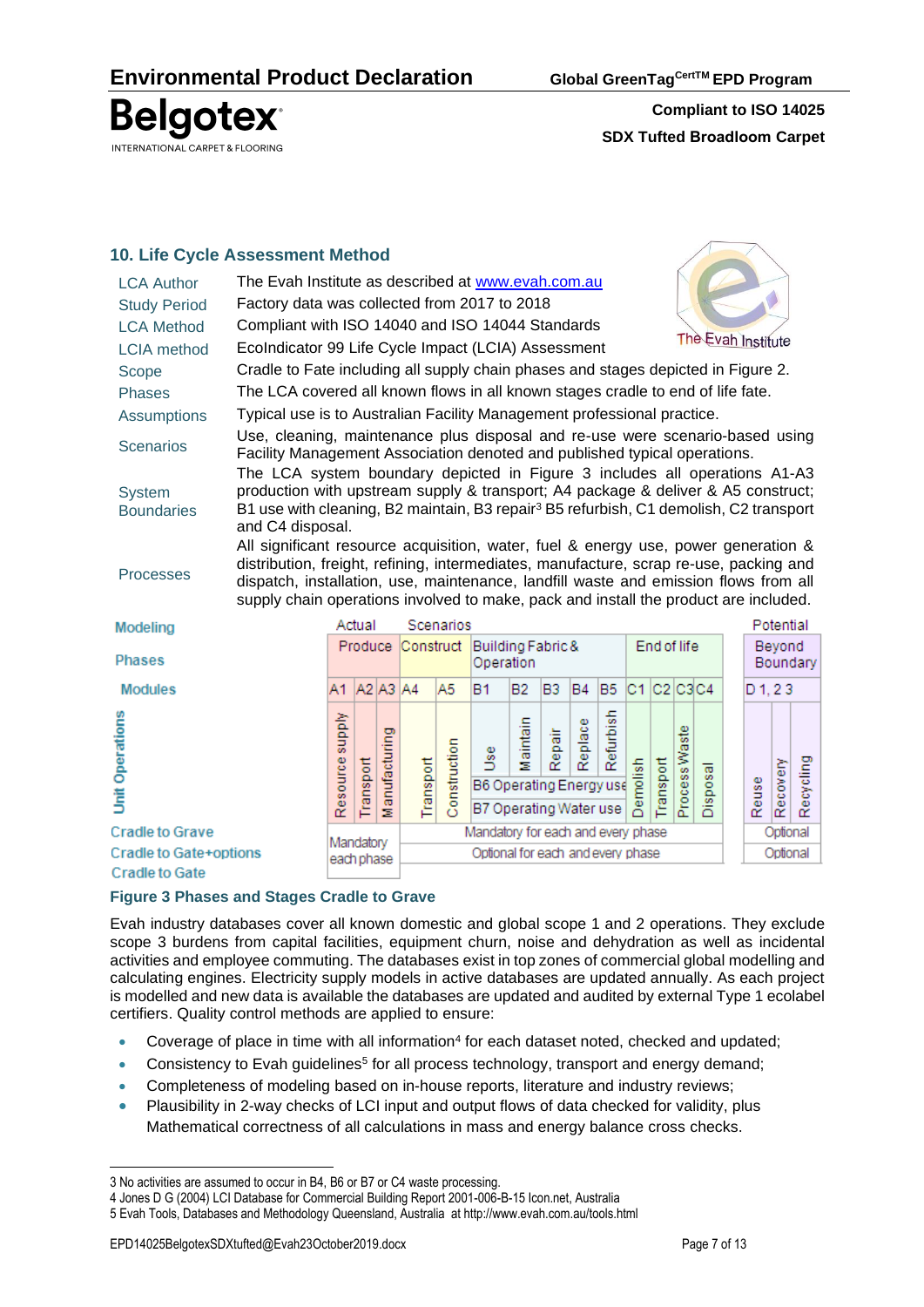**Belgotex** INTERNATIONAL CARPET & FLOORING

**Compliant to ISO 14025 SDX Tufted Broadloom Carpet**

## **11. Data Sources Representativeness and Quality**

Primary data used for modelling the state of art of each operation includes all known process for:

- 
- 
- **Fechnology sequences; •** Reliance on raw and recycled material;
	- **Energy and water use: •** High and reduced process emissions;
- Landfill and effluent plus **•** Freight and distribution systems.
- 

Primary data is sourced from clients, annual reports and their publications on corporate locations, logistics, technology use, market share, management systems, standards and commitment to improved environmental performance. Information on operations is also sourced from client:

- Supply chain mills, their technical manuals, corporate annual reports and sector experts, and
- Manufacturing specifications websites and factory site development licensed applications.

Background data is sourced from the International Energy Agency, IBISWorld, USGS Minerals, Franklin Associates, Boustead 6, Plastics Europe, CML2, Simapro 8, EcoInvent 3 and NREL USLCI model databases. Information on operations is also sourced from:

- Library, document, NPI and web searches, review papers, building manuals and
- Global Industry Association and Government reports on Best Available Technology (BAT).

For benchmarking, comparison and integrity checks inventory data is developed to represent BAT, business as usual and worst practice options with operations covering industry sector supply and infrastructure in Australia and overseas.

Such technology, performance and license conditions were modelled and evaluated across mining, farming, forestry, freight, infrastructure and manufacturing and building industry sectors since 1995.

As most sources do not provide estimates of accuracy, a pedigree matrix of uncertainty estimates to 95% confidence levels of geometric standard deviation<sup>2</sup> ( $\sigma_g$ ) is used to define quality as in Table 4<sup>6</sup>.

| <b>Correlation</b> | Metric $\sigma_q$ | $U \pm 0.01$ | $U \pm 0.05$   | $U \pm 0.10$  | $U \pm 0.20$ | $U \pm 0.30$ |  |
|--------------------|-------------------|--------------|----------------|---------------|--------------|--------------|--|
| <b>Reliability</b> | Reporting         | site audit   | expert verify  | region        | sector       | academic     |  |
|                    | Sample            | >66% trend   | >25% trend     | $>10\%$ batch | >5% batch    | $<$ 1% batch |  |
| <b>Completion</b>  | Including         | $>50\%$      | >25%           | $>10\%$       | $>5\%$       | $< 5\%$      |  |
|                    | Cut-off           | $0.01\%$ w/w | $0.05\%$ w/w   | $0.1\%$ w/w   | $0.5\%$ w/w  | $1\%$ w/w    |  |
| <b>Temporal</b>    | Data Age          | <3 years     | $\leq$ 5 years | <10 years     | <15 years    | >16 years    |  |
|                    | <b>Duration</b>   | >3 years     | <3 years       | <2 years      | 1 year       | <1 year      |  |
| Geography          | <b>Focus</b>      | process      | line           | plant         | corporate    | sector       |  |
|                    | Range             | continent    | nation         | plant         | line         | process      |  |
| <b>Technology</b>  | <b>Typology</b>   | actual       | comparable     | in class      | convention   | in sector    |  |

#### **Table 4 Data Quality Parameters and Uncertainty (U)**

No data set with >±30% uncertainty is used without notation in the LCA as well as the EPD.

<sup>6</sup> Evah Institute data quality control system accords with UNEP SETAC Global LCI Database Quality 2010 Guidelines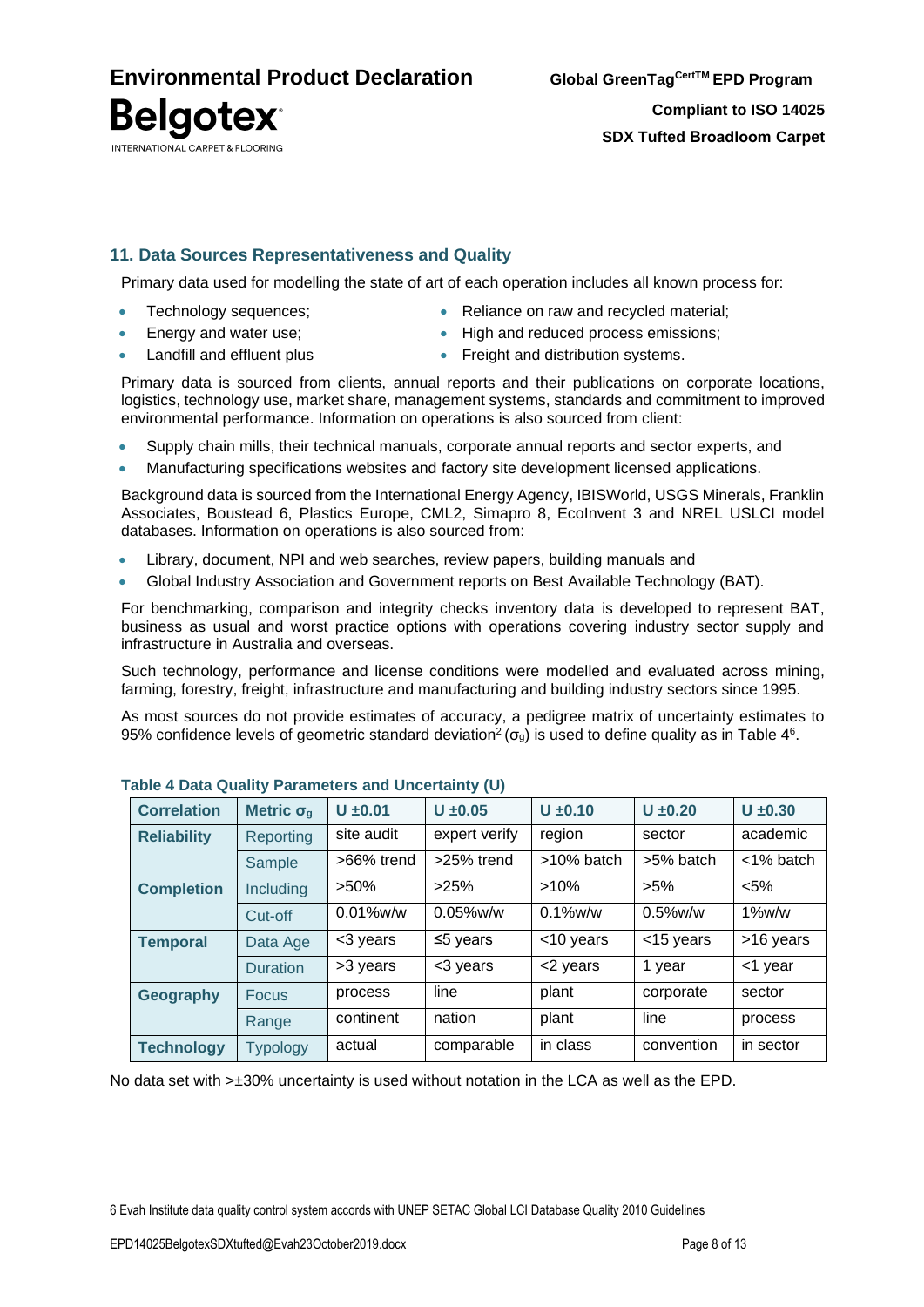

## **12. Supply Chain Modelling Assumptions**

Australian building sector rules and Evah assumptions applied are defined in Table 5.

|                        | rable 5 Scope Boundaries Assumptions and Metadata                                           |
|------------------------|---------------------------------------------------------------------------------------------|
| <b>Quality/Domain</b>  | <b>National including Import and Export</b>                                                 |
| Process Model          | Typical industry practice with currently most common or best (BAT) technology               |
| Resource flows         | Regional data for resource mapping, fuels, energy, electricity and logistics                |
| Temporal               | Project data was collated from 2017 to 2019                                                 |
| Geography              | Designated client, site, regional, national, Pacific Rim then European jurisdiction         |
| Representation         | Designated client, their suppliers and energy supply chains back to the cradle              |
| Consistency            | Model all operations by known given operations with closest proximity                       |
| Technology             | Pacific Rim industry supply chain technology typical of 2017 to 2019                        |
| <b>Functional Unit</b> | Typical product usage with cleaning& disposal/m <sup>2</sup> over the set year service life |
| <b>System Control</b>  |                                                                                             |
| <b>Primary Sources</b> | Clients and suppliers mills, publications, websites, specifications & manuals               |
| <b>Other Sources</b>   | IEA 2019, GGT 2019, Boustead 2013, Simapro 2016, IBIS 2019, Ecolnvent 2018                  |
| Data mix               | Power grid and renewable shares updated to latest IEA 2019 reports                          |
| Operational            | Company data for process performance, product share, waste and emissions                    |
| Logistics              | Local data is used for power, fuel mix, water supply, logistics share & capacity            |
| New Data Entry         | VliegLCA, Evah Institute 2018; Global Green Tag Researchers 2018                            |
| Data Generator         | Manufacturers, Evah Institute 2019; GGT 2019; Meta: IBIS 2019, Other pre 2019               |
| Data Publisher         | The Evah Institute Pty Ltd to Global GreenTag and designated client only                    |
| Persons input          | All contributors cited in Evah & Global GreenTag records or websites                        |
| Data Flow & Mix        |                                                                                             |
| <b>System Boundary</b> | Earth's cradle of all resource & emission flows to end of use, fitout or build life         |
| System flows           | All known from and to air, land, water and community sources & sinks                        |
| Capital inclusions     | Natural stocks, industry stockpiles, capital wear, system losses and use                    |
| <b>Arid Practice</b>   | Dry technology adopted, Water use is factored by 0.1 as for e.g. mining                     |
| Transportation         | Distance >20% than EU; >20% fuel efficient larger vehicles, load & distance                 |
| Industrial             | Company or industry sector data for manufacturing and minerals involved                     |
| Mining                 | All raw material extraction is based on Australian or Pacific Rim technology                |
| Imported fuel          | Mix is from nearest sources is e.g. UAE, SE Asia, Canada or New Zealand                     |
| Finishes               | Processing inputs with finishing burdens are factored in. If not that is denoted            |
| <b>Validation</b>      |                                                                                             |
| Accuracy               | 10 <sup>th</sup> generation study is $\pm$ 5 to 15% uncertain due to some background data   |
| Completeness           | All significant operations are tracked and documented from the cradle to grave              |
| Precision              | Tracking of >90% flows applies a 90:10 rule sequentially to 99.9% and beyond                |
| Allocation             | %100 to co products on reaction stoichiometry by energetic or mass fraction                 |
| <b>Burdens</b>         | All resource use from & emissions to community air land, water are included                 |
| Plausibility           | Results are checked and benchmarked against BAT, BAU & worst practice                       |
| Sensitivity            | Calculated U is reported & compared to libraries of Bath U RICE & Ecolnvent 3.2             |
| <b>Validity Checks</b> | Are made versus Plastics Europe, Ecobilan, GaBi & or Industry LCA Literature                |

**Table 5 Scope Boundaries Assumptions and Metadata**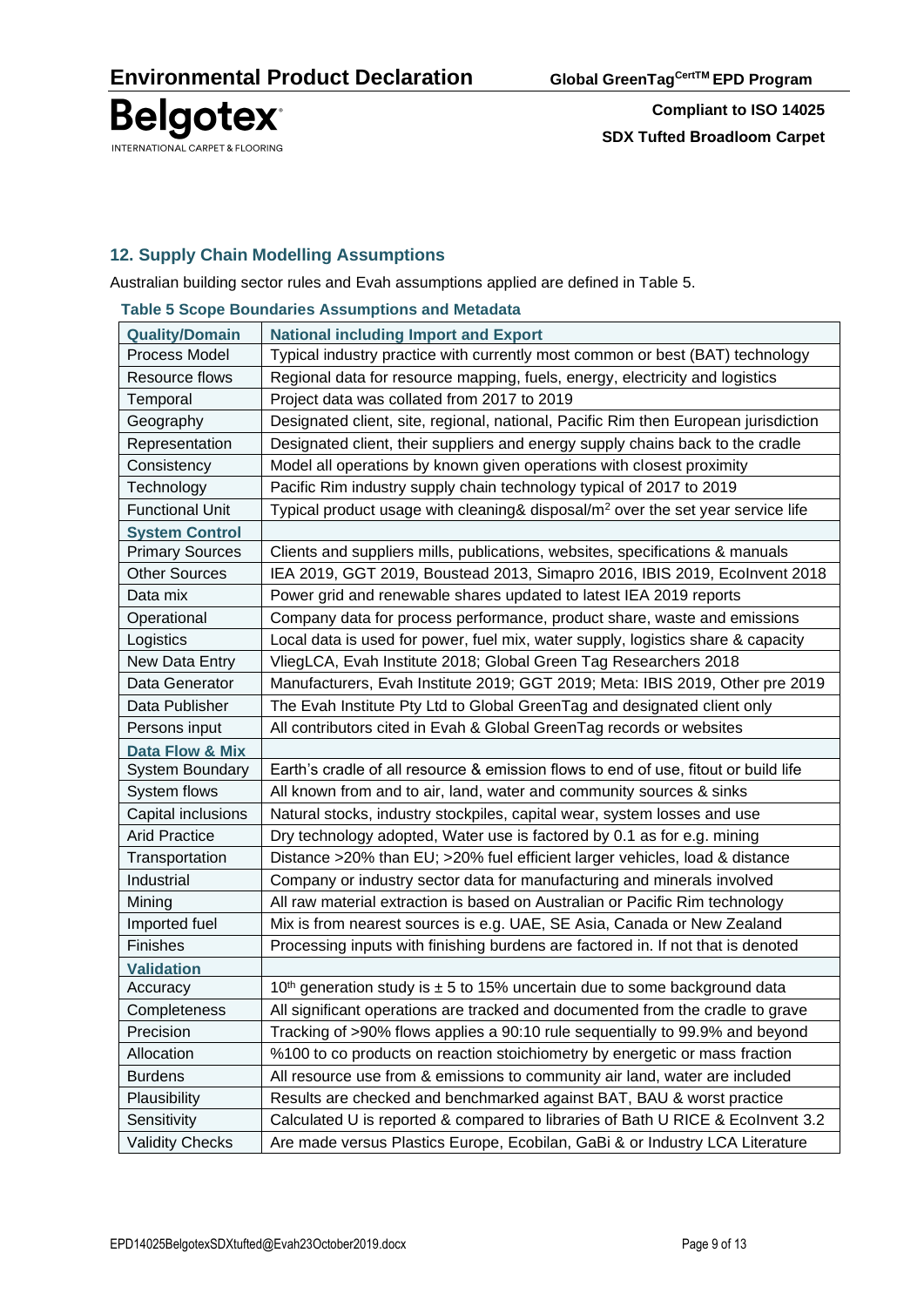

## **13. References for this LCA & EPD**

Australian & New Zealand [\(ANZECC\) Guidelines For Fresh & Marine Water Quality](http://www.environment.gov.au/topics/water/water-quality/national-water-quality-management-strategy) (2000) <http://www.environment.gov.au/water/quality/national-water-quality-management-strategy> Basel Convention (2011) Control of Transboundary Movement of Hazardous Waste & Disposal <http://www.basel.int/portals/4/basel%20convention/docs/text/baselconventiontext-e.pdf> Boustead (2014) Model 6 LCI database<http://www.boustead-consulting.co.uk/publicat.htm> USA & UK EcoInvent (2016) LCI Model 3 database<http://www.ecoinvent.ch/> EcoInvent, Switzerland Evah (2019) LCA Tools, Databases & Methodology at<http://www.evah.com.au/tools.html> Franklin Associates (2016) US LCI Database <http://www.fal.com/index.html> Eastern Research Group US GreenTag™ Certification (2019) [http://www2.ecospecifier.org/services\\_offered/greentag\\_certification](http://www2.ecospecifier.org/services_offered/greentag_certification) GreenTag™ (2019) Product Category Rules<http://www.globalgreentag.com/greentag-epd-program> Jones D., Mitchell. P. & Watson P. (2004) LCI Database for Australian Commercial Building Material: Report 2001-006-B-15, Sustainable Built Assets, CRC for Construction Innovation Jones D.G et al. (2009) Chapter 3: Material Environmental LCA in Newton P et al., (eds) Technology, Design & Process Innovation in the Built Environment, Taylor & Francis, UK IBISWorld (2014) Market Research,<http://www.ibisworld.com.au/> IBISWorld Australia International Energy Agency (2016) Energy Statistics<http://www.iea.org/countries/membercountries/> ISO 9001:2008 Quality Management Systems Requirements ISO 14001:2004 Environmental management systems: Requirements with guidance for use ISO 14004:2004 EMS: General guidelines on principles, systems & support techniques ISO 14015:2001 EMS: Environmental assessment of sites & organizations (EASO) ISO 14020:2000 Environmental labels & declarations — General principles ISO 14024:2009 Environmental labels & declarations -- Type I Principles & procedures ISO 14025:2006 Environmental labelling & declarations Type III EPDs Principles & procedures ISO 14031:1999 EM: Environmental performance evaluation: Guidelines ISO 14040:2006 EM: Life cycle assessment (LCA): Principles & framework ISO 14044:2006 EM: LCA: Requirement & guideline for data review: LCI; LCIA, Interpretation results ISO 14064:2006 EM: Greenhouse Gases: Organisation & Project reporting, Validation & verification ISO 15392:2008 Sustainability in building construction General principles ISO 15686-1:2011 Buildings & constructed assets Service life planning Part 1: General principles ISO 15686-2:2012 Buildings & constructed assets Service life (SL) planning Part 2: prediction ISO 15686-8:2008 Buildings & constructed assets SL planning Part 8: Reference & estimation ISO 21929-1:2011 Sustainability in building construction Sustainability indicators Part 1: Framework ISO 21930:2007 Building construction: Sustainability, Environmental declaration of building products ISO/TS 21931-1:2010 Sustainability in building construction: Framework for assessment, Part 1: ISO 21932:2013 Sustainability in buildings and civil engineering works -- A review of terminology Plastics Europe (2019) Portal<http://www.plasticseurope.org/plastics-sustainability/eco-profiles.aspx> Pre (2016) SimaPro 8 Software, The Netherlands<http://www.pre-sustainability.com/simapro-manuals> Myhre et al, 2013, Anthropogenic and Natural Radiative Forcing Chapter 8 in Stocker et al (eds.) Climate Change 2013, AR5 of the IPCC, Cambridge U Press UK.<http://www.ipcc.ch/report/ar5/wg1/> Roache S. K. (2012) IMF Report WP/12/115 China's Impact on World Commodity Markets <http://www.imf.org/external/pubs/ft/wp/2012/wp12115.pdf> International Monetary Fund UNEP (2016) Persistent Organic Pollutants<http://www.chem.unep.ch/pops/> The UN USLCI (2019) Life-Cycle Inventory Database [https://www.lcacommons.gov/nrel/search,](https://www.lcacommons.gov/nrel/search) USA U.S. Geological Survey National Minerals (2016)<http://minerals.usgs.gov/minerals/pubs/country/> USA US EPA (2016) Database of Sources of Environmental Releases of Dioxin like Compounds in U.S <http://cfpub.epa.gov/ncea/cfm/recordisplay.cfm?deid=20797> p 1-38, 6-9, USA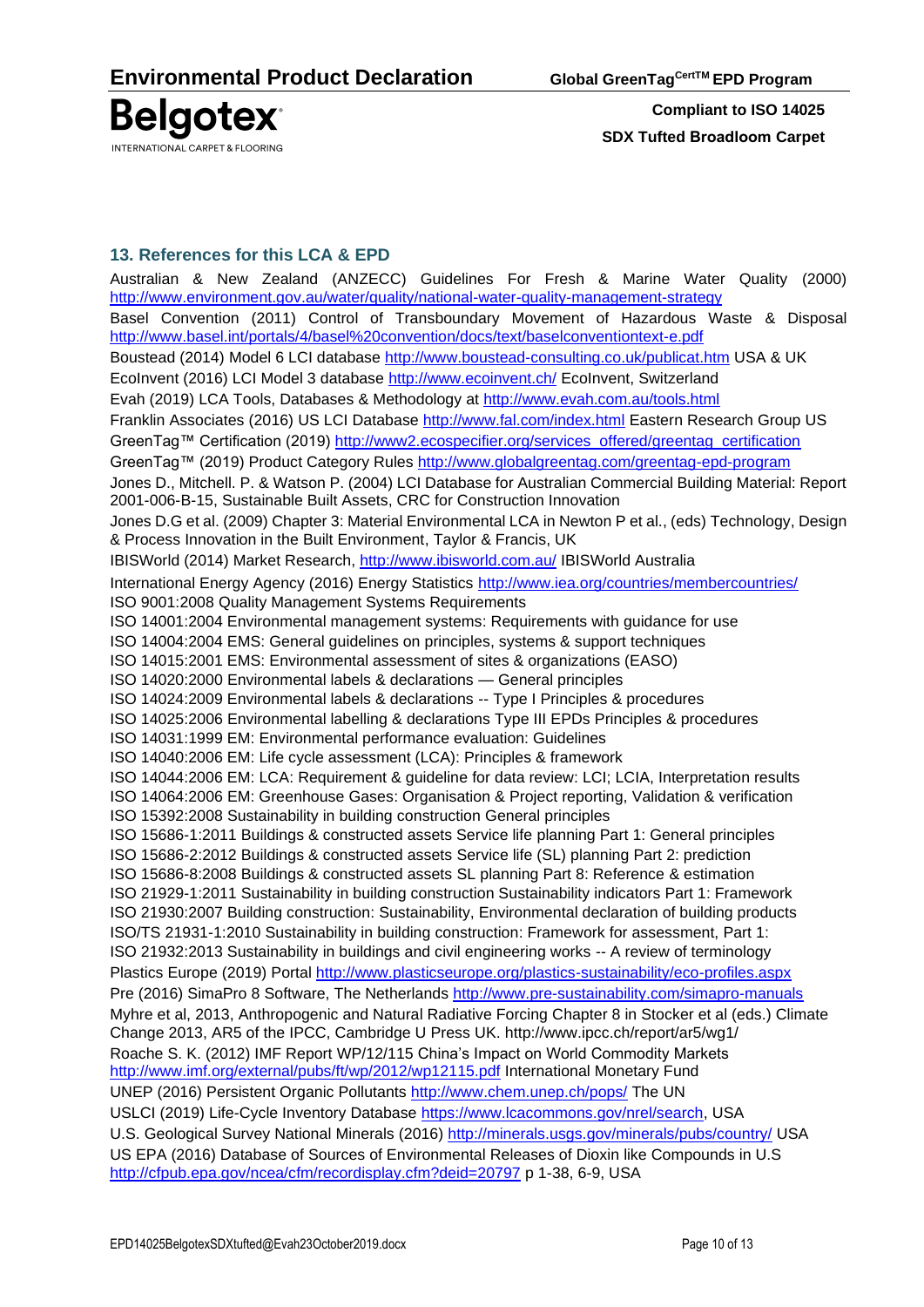

## **14. Reviewers Report Conclusions**

The independent LCA reviewer's report confirmed that the LCA project report and addition information addressed the EPD.

The verifier was not involved in developing the LCA or EPD and has no conflict of interests from their organisational position.

While the report is confidential its conclusions confirmed that documentation according to set ISO Standard requirements was provided including evidence from the:

#### **The Evah Institute, the LCA developer:**

| a) Recipes of input and output data of unit processes used for LCA calculations              | V          |
|----------------------------------------------------------------------------------------------|------------|
| b) Datasheets of measures, calculations, estimates and emails with sources as in Table 6     | $\sqrt{}$  |
| e) References to literature and databases from which data was extracted as noted in Table 6  | $\sqrt{ }$ |
| g) Notes on supply chain processes and scenarios satisfying requirements of this Standard    | $\sqrt{ }$ |
| i) Embodied Energy shares as used for sensitivity analyses re ISO 14044:2006, 4.5.3.3        | $\sqrt{}$  |
| j) Proof percentages or figures in calculations in the end of life scenario                  | $\sqrt{}$  |
| k) Notes on proof of % and allocation calculations                                           | $\sqrt{}$  |
| o) All operations covered Vs criteria and substantiation used to determine system boundaries | $\sqrt{ }$ |
| <b>Product Manufacturer in:</b>                                                              |            |
| c) Specifications used to create the manufacturer's product                                  | $\sqrt{}$  |
| d) Citations, references, specifications or regulations & data showing completeness          | V          |
| f) Specification demonstrating that the building product can fulfil the intended use         | $\sqrt{}$  |
|                                                                                              |            |
| The Certifier Global GreenTag on:                                                            |            |
| I) Notes and calculation of averages of different locations yielding generic data            |            |
|                                                                                              |            |

- m) Substantiating additional environmental information ISO 14025:2006, 7.2.4  $\sqrt{ }$
- n) Procedures for data collection, questionnaires, instructions, confidentiality deeds  $\sqrt{}$

#### **Requiring No Evidence:**

| As the EPD is cradle to grave as well as PCR compliant the independent reviewer did not need to: |            |
|--------------------------------------------------------------------------------------------------|------------|
| h) Substantiate a few stages as all stages were substantiated                                    | $\sqrt{ }$ |
| p) Substantiate alternatives when no other choices and assumptions were applied                  |            |
| g) Demonstrate consistency for few stages as the same rules in Tables 5 and 6 applied to all.    | $\sqrt{ }$ |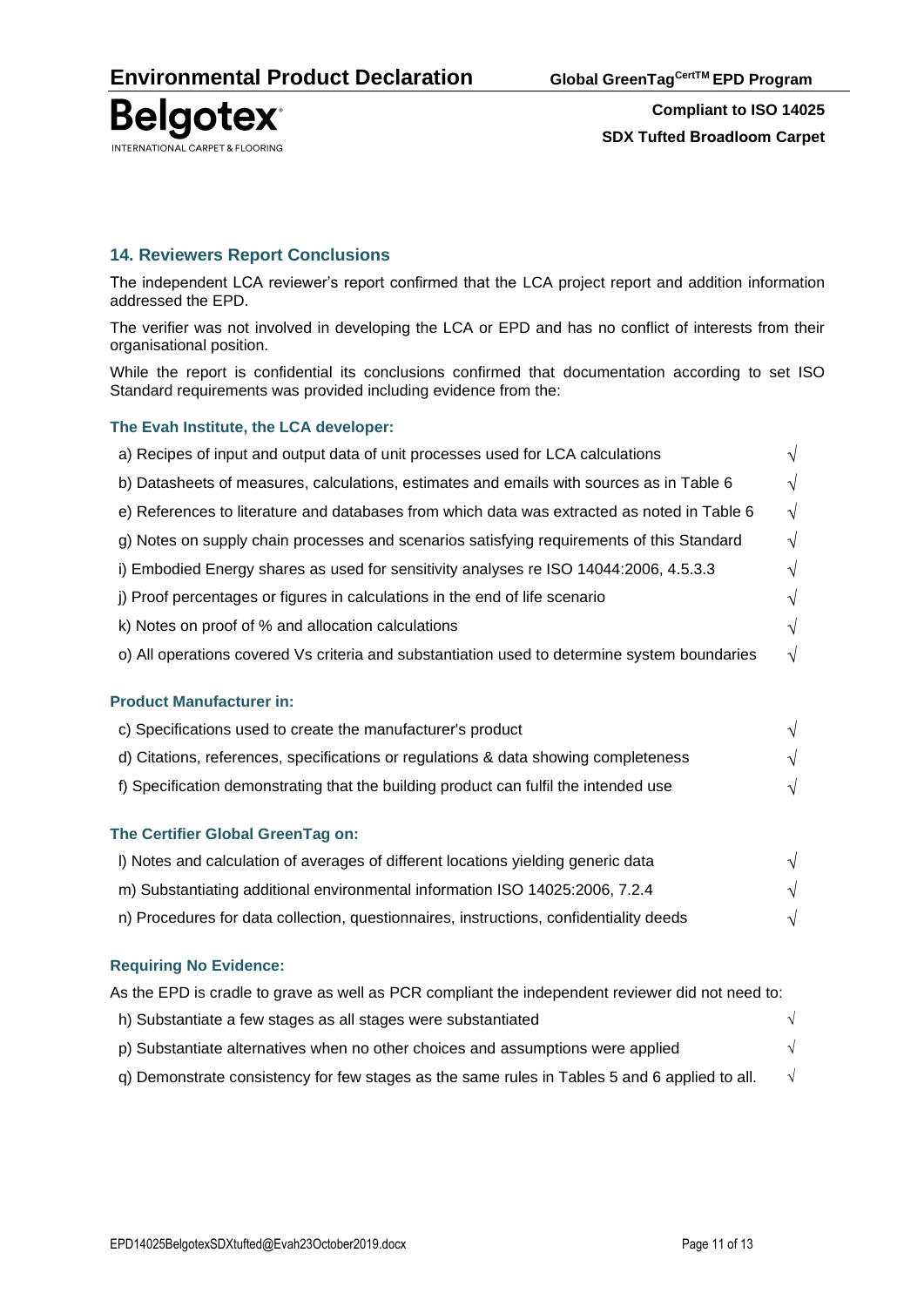

This Environmental Product Declaration (EPD) discloses potential environmental outcomes compliant with ISO 14025 for business to business communication.

### **Further and explanatory information is found at**

<http://www.globalgreentag.com/> or contact: [certification1@globalgreentag.com](mailto:certification1@globalgreentag.com)



**Global GreenTagCertTM EPD Program Environmental Product Declaration Compliant to ISO 14025**

© This EPD remains the property of the Global GreenTag Pty Ltd